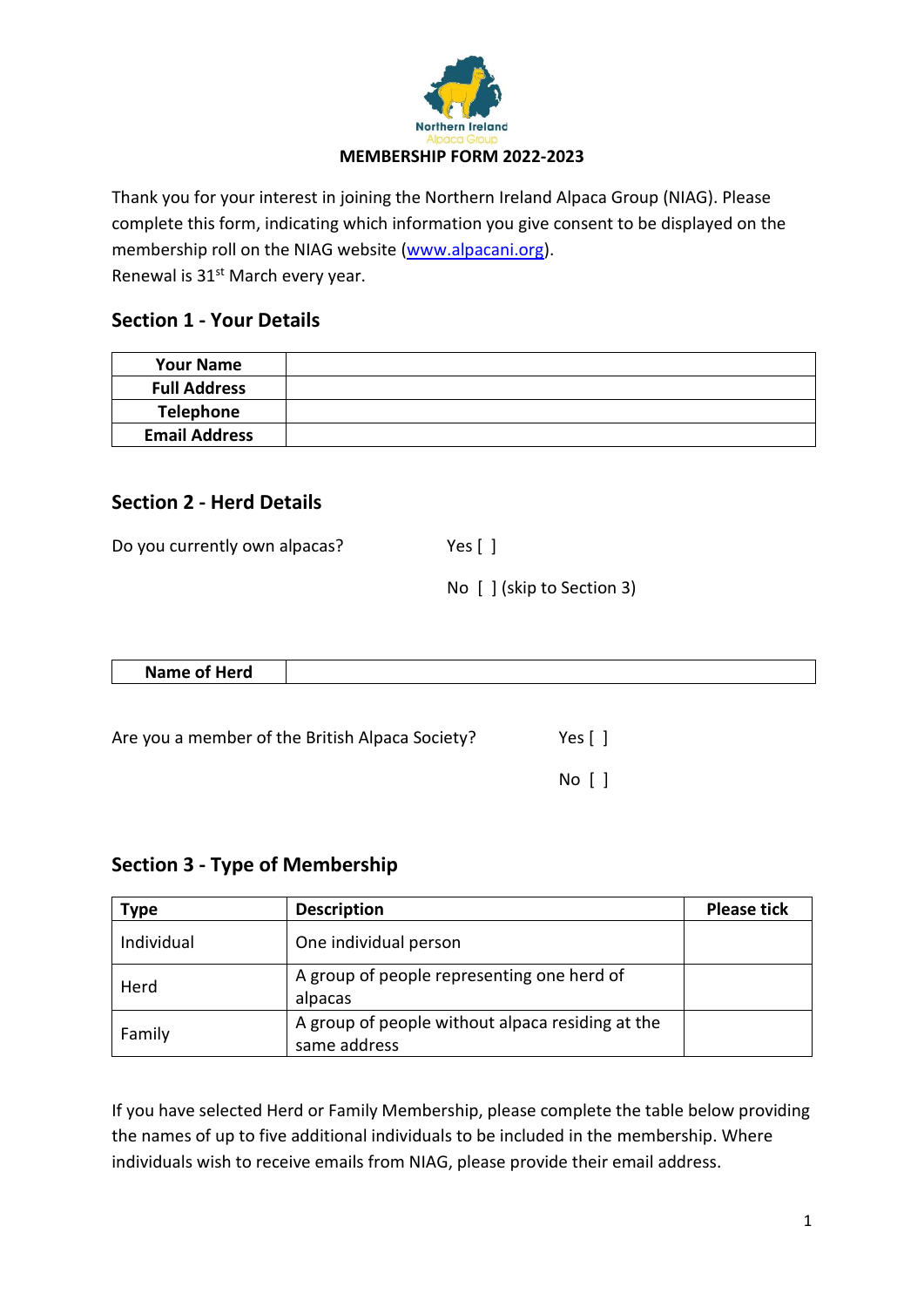

|                          | <b>Name</b> | <b>Email Address</b> |
|--------------------------|-------------|----------------------|
| <b>Named Member</b>      |             |                      |
| <b>Additional Member</b> |             |                      |
| <b>Additional Member</b> |             |                      |
| <b>Additional Member</b> |             |                      |
| <b>Additional Member</b> |             |                      |
| <b>Additional Member</b> |             |                      |

*Please note- all members must be aged 18 years old or over.* **Only the Named Member can vote on NIAG matters or hold a position on the NIAG Committee.**

## **Section 4 – Website Listing**

NIAG maintains a public list of members on its website, [www.alpacani.org.](http://www.alpacani.org/) Please complete the form below, providing only the information you wish to have included in your online listing.

| <b>Name of Herd</b>      |                                                                                       |
|--------------------------|---------------------------------------------------------------------------------------|
| <b>Contact Name</b>      |                                                                                       |
| Location                 |                                                                                       |
| (or address)             |                                                                                       |
| <b>Telephone</b>         |                                                                                       |
| <b>Email Address</b>     |                                                                                       |
| Website                  |                                                                                       |
| <b>Facebook Page</b>     |                                                                                       |
| <b>Instagram Account</b> |                                                                                       |
| <b>Twitter Account</b>   |                                                                                       |
| <b>Other Information</b> |                                                                                       |
|                          | Please note that anyone wishing to be included in this online directory must be       |
|                          | prepared to offer information and advice on keeping alpacas to prospective new alpaca |
|                          | owners, with no obligation on these prospective new owners to purchase.               |

In accepting membership, you agree to be bound by the provisions of the NIAG constitution. Membership will be confirmed upon receipt of annual membership fee.

All information supplied on this form will be held by the NIAG Committee for the duration of membership and for a period of one year following any lapse of membership. Information may be shared with the British Alpaca Society but will not be shared with any other agency without prior consent.

*Please return this form to* [secret@alpacani.org](mailto:secret@alpacani.org)